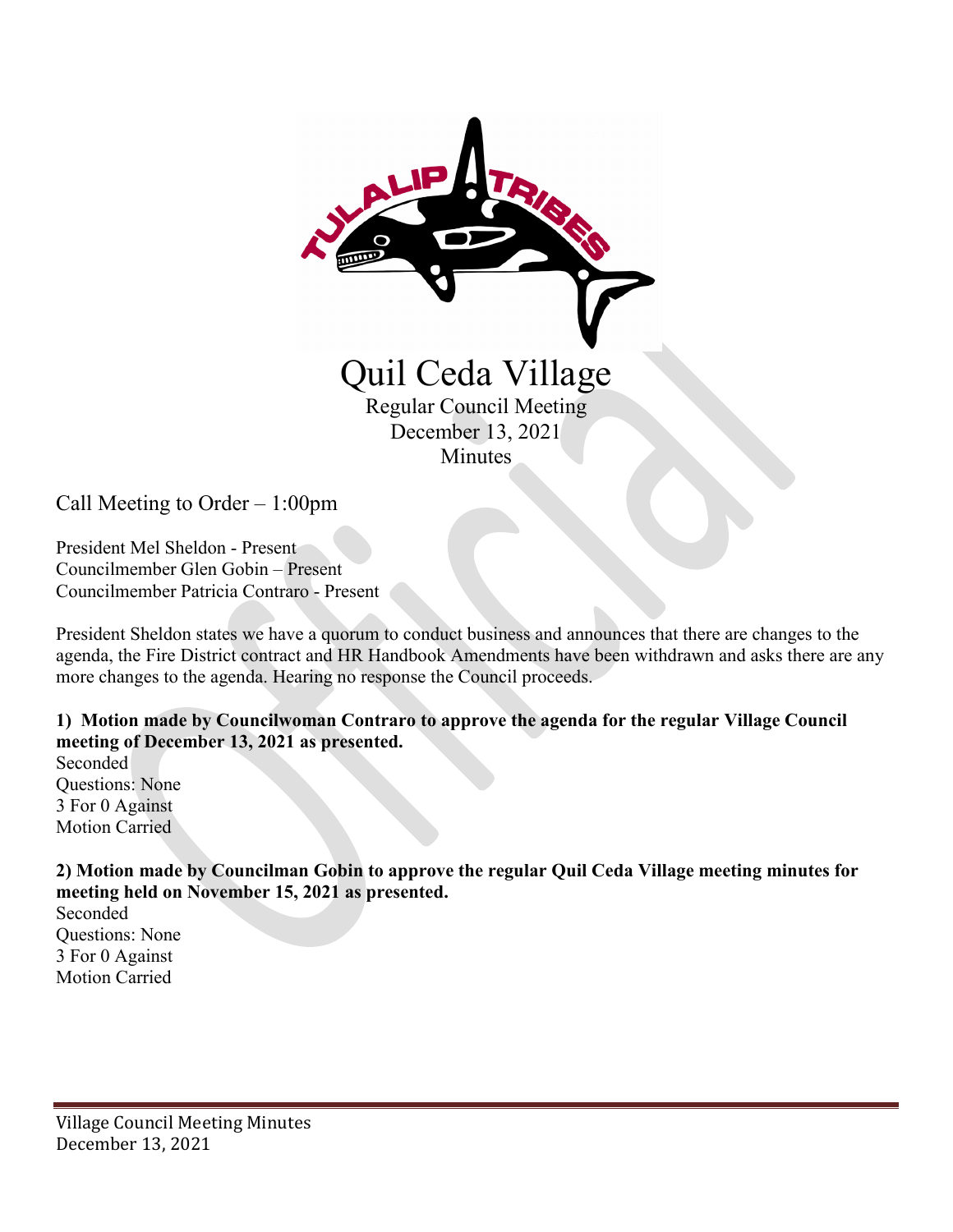### **Public Safety & Justice**

Discussion: Chief Martin McFalls, Marysville Fire District, Councilman Gobin

### **3) Marysville Fire District Monthly Report**

In November, Marysville Fire District responded to 47 calls for service 38 were EMS related, 4 resulted in transports, and 10 needed advanced life support. The average response time was better than the month before ranging between 7 and 8 minutes, rather than 8 to 9 minutes. Chief McFalls states that he would like to express his sincere thanks to GM Napeahi and the Board for authorizing the service agreement for 2022. It is a privilege to continue to serve your community. Marysville Fire District ordered a new ladder and it is expected to be delivered in 600 days. Councilman Gobin thanks Chief McFalls for his service and wishes him a Merry Christmas. Chief McFalls passed out bags to the Council that contained a safety packet, window stoppers, and pens.

### **4) Tulalip Police Department Monthly Report**

Discussion: Chief Sutter, Councilman Gobin, Councilwoman Contraro,

Chief Sutter tells the Council that Chief McFalls is a tough act to follow because he did not bring gift bags for the Council. The monthly stats show that there was nearly a fifty percent drop in theft, average totals for crimes against people. The department did contract with Walmart and SPO (Seattle Premium Outlets) to have extra law enforcement onsite. The Council asked how TPD was able to accommodate those requests with a staff shortage. Chief Sutter replied that those contract hours were filled with an off-duty police officer, and was voluntary. Councilman Gobin asked if the crime reportage was lower, resulting in lower statistics. Chief Sutter agrees that the numbers are lower due to lower reporting. Then further explains that not all theft goes reported, as some stores have that policy, and some citizens do not want to wait for an officer to report any stolen shopping bags. We continue to meet with each retail entity regularly to discuss safety, theft prevention, and encourage crime reporting. Councilwoman Contraro points out that there is no mention of drug arrests in the stats report and asks if TPD is doing anything. Chief Sutter replied that new laws prevent those from being included, and that they are tracked under social and health services instead. In closing Chief Sutter offered the Council a free ride in his vehicle, or to meet for a cup of coffee to discuss any of their concerns in further detail.

### **5) Motion made by Councilwoman Contraro to adopt Resolution 2021-51 approving the one (1) year Marysville Fire District Service Agreement with the Consolidated Borough of Quil Ceda Village for the 2022 calendar year in the amount of \$634,284.56 with funding to come from the 2022 QCV Public Safety Budget.**

Seconded

Questions: Councilman Gobin asks if the contract amount is the same as last year. Chief McFalls responds saying this is a 4% increase from 2021.

3 For 0 Against Motion carried

# **Finance**

Discussion: Mark Sabo, CFO, President Sheldon

# **6) Monthly Finance Report**

The finance report shows that for the year our income is at roughly 92%, with the final payments made to the Public Safety. We have yet to receive the government payment of 400 hundred thousand for the land taxes collected in QCV.

Village Council Meeting Minutes December 13, 2021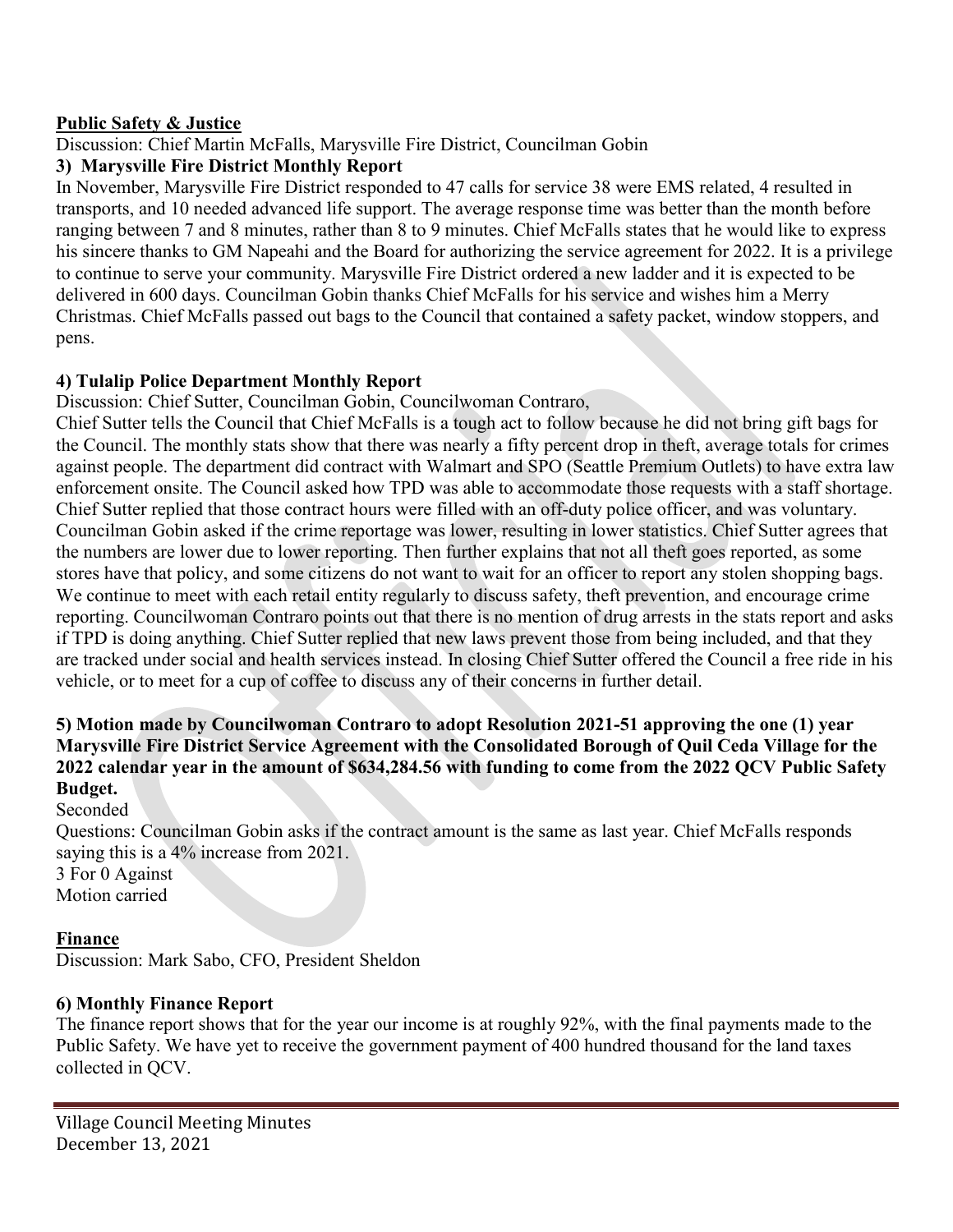**7) Motion made by Councilwoman Contraro to adopt Resolution 2021-52 approving the 2022 Quil Ceda Village Operating and Capital Expenditures Budget as presented.** 

Seconded Questions: None 3 For 0 Against Motion Carried

### **Human Resources**

Discussion: Marcia Horne, President Sheldon

There have been some language corrections to the handbook, the Bereavement Leave has been updated, Juneteenth and Indigenous People's Day have been added to the Paid Holidays section, we have also added the Holiday Closure into the Handbook, so we will no longer need to bring a resolution forward to approve those days off. President Sheldon asked if there are any other changes. HR Manager Horne replied No, and further stated that these changes are consistent with Tulalip Tribes, future handbook changes will be done bi-annually.

## **8) Motion made by Councilwoman Contraro to adopt Resolution 2021-53 approving the Quil Ceda Village Employee Handbook amendments as presented, to be effective January 1, 2022.**

Seconded Questions: None 3 For 0 Against Motion Carried

### **Tulalip Data Services**

**1:30PM Session Closed 1:45PM Session Resumes** 

**9) Motion made by Councilwoman Contraro to ratify Resolution 2021- 54 approving a renewed 3-year agreement for CylancePROTECT endpoint threat prevention software in the amount of \$111,917 with funding to come from the 2021 TDS Budget.** 

Seconded Questions: None 3 For 0 Against Motion Carried

**10) Motion made by Councilwoman Contraro to adopt Resolution 2021- 55 approving a the Microsoft Enterprise Licensing payment for 2022 for the Tulalip Tribes of Washington and Quil Ceda Village in the amount of \$428,785.83 with funding to come from the 2022 TDS Budget.** 

Seconded Questions: None 3 For 0 Against Motion Carried